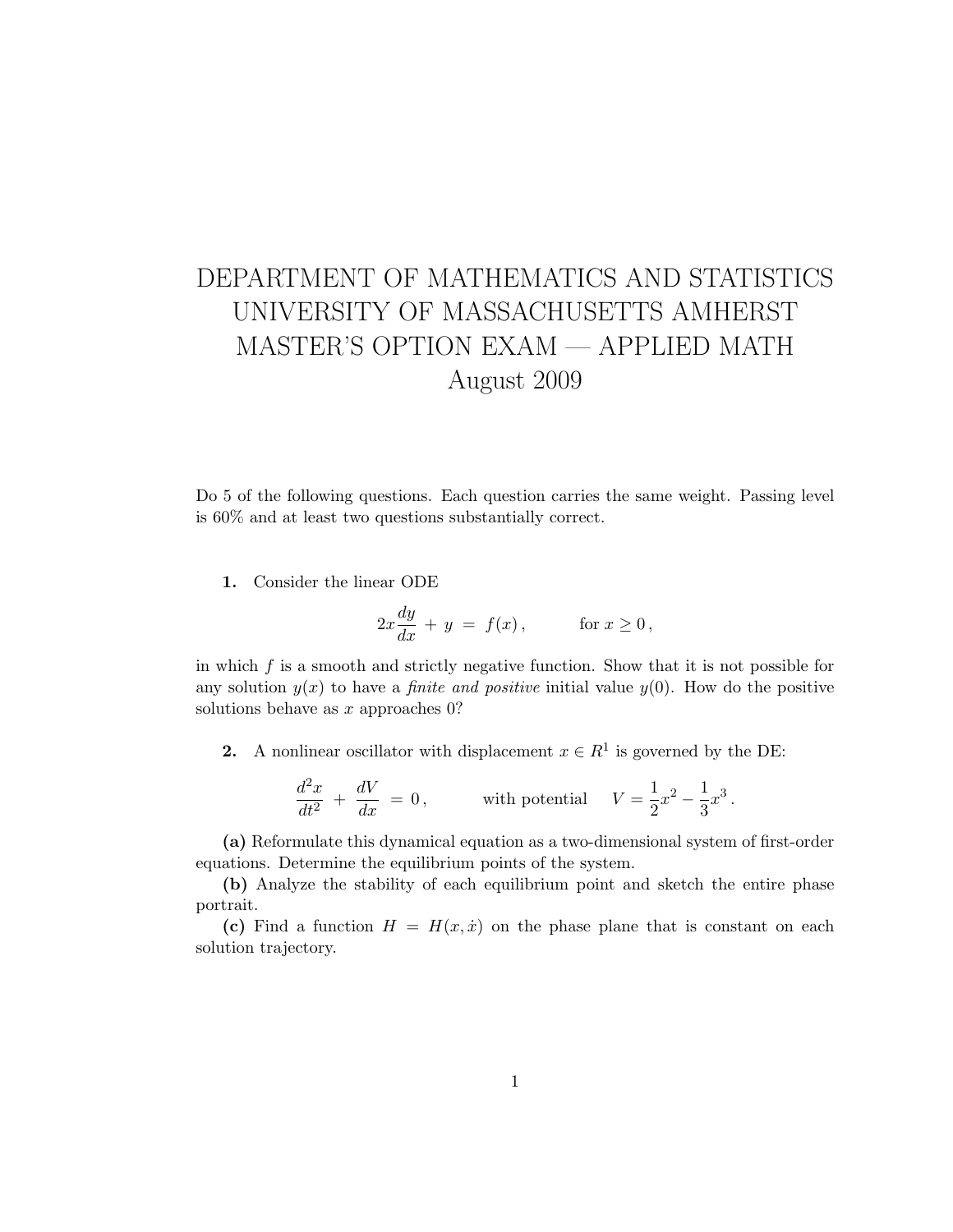3. Consider the competing species model governing the evolution of two ecological species quantified by  $x_1$  and  $x_2$  (with  $x_1, x_2 \ge 0$ ):

$$
\frac{dx_1}{dt} = r_1(1 - \frac{x_1}{k_1})x_1 - c_1x_1x_2
$$
  

$$
\frac{dx_2}{dt} = r_2(1 - \frac{x_2}{k_2})x_2 - c_2x_1x_2.
$$

(a) Interpret the positive constants  $r_i$ ,  $k_i$  and  $c_i$   $(i = 1, 2)$ , and describe the meaning of the model's terms that are scaled by these constants.

(b) In the case of "weak competition" when  $c_1 < r_1/k_2$  and  $c_2 < r_2/k_1$ , determine the qualitative behavior of solutions as  $t \to +\infty$ ? What does this behavior mean in ecological terms? Do find the nullclines and equilibrium point(s) and sketch them, but do not carry out a full stability analysis of the equilibrium point(s) [because the algebra is too messy.]

4. (a) Provide a complete derivation of the Laplace operator in polar coordinates in  $R^2$ . That is, show that the operator  $u \mapsto \Delta u = \frac{\partial^2 u}{\partial x^2} + \frac{\partial^2 u}{\partial y^2}$  converts to

$$
u\mapsto\triangle u=\frac{1}{r}\frac{\partial}{\partial r}\left(r\frac{\partial u}{\partial r}\right)\,+\,\frac{1}{r^2}\frac{\partial^2 u}{\partial \theta^2}
$$

.

(b) Solve the following boundary value problem:

$$
\Delta u = 0 \quad \text{in} \quad 0 \le r < a, \quad 0 \le \theta < 2\pi \,,
$$
\n
$$
u = \sin^2 \theta \quad \text{on} \quad r = a \,.
$$

5. The probability density function (PDF)  $u(x, t)$  for an elastically bound particle evolves according to the equation

$$
\frac{\partial u}{\partial t} = D \frac{\partial^2 u}{\partial x^2} + \gamma \frac{\partial (xu)}{\partial x},
$$

for  $-\infty < x < \infty$  and  $t > 0$ , where D and  $\gamma$  are positive constants. Verify that for all  $t > 0$ , the solution  $u(x, t)$  is a PDF provided the data  $u(x, 0)$  is. A function  $v(x)$  is a PDF if and only if it satisfies both conditions

$$
v(x) \ge 0
$$
 and  $\int_{-\infty}^{+\infty} v(x) dx = 1$ .